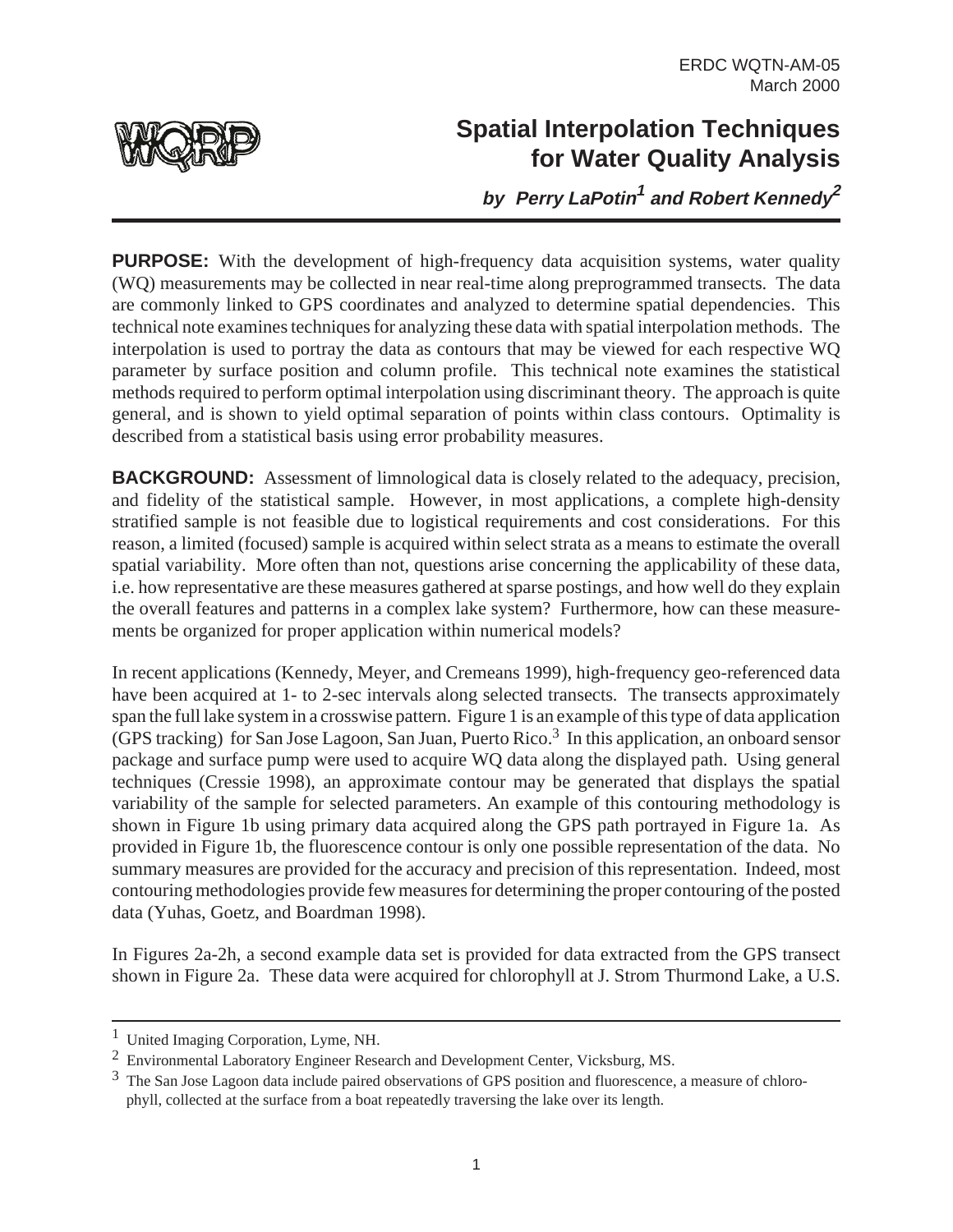a. GPS tracking for San Jose Lagoon, San Juan, Puerto Rico. Information was acquired using an onboard sensor system with co-registered GPS data to mark each acquisition



b. WQ contours derived from the GPS track shown in Figure 1a. This plot shows one potential contour representation for the acquired data. Additional contours may be derived using alternative methodologies such as nonlinear weighting, and gradient contouring.



Figure 1. Example data application and contouring methodology for San Jose Lagoon, San Juan, Puerto Rico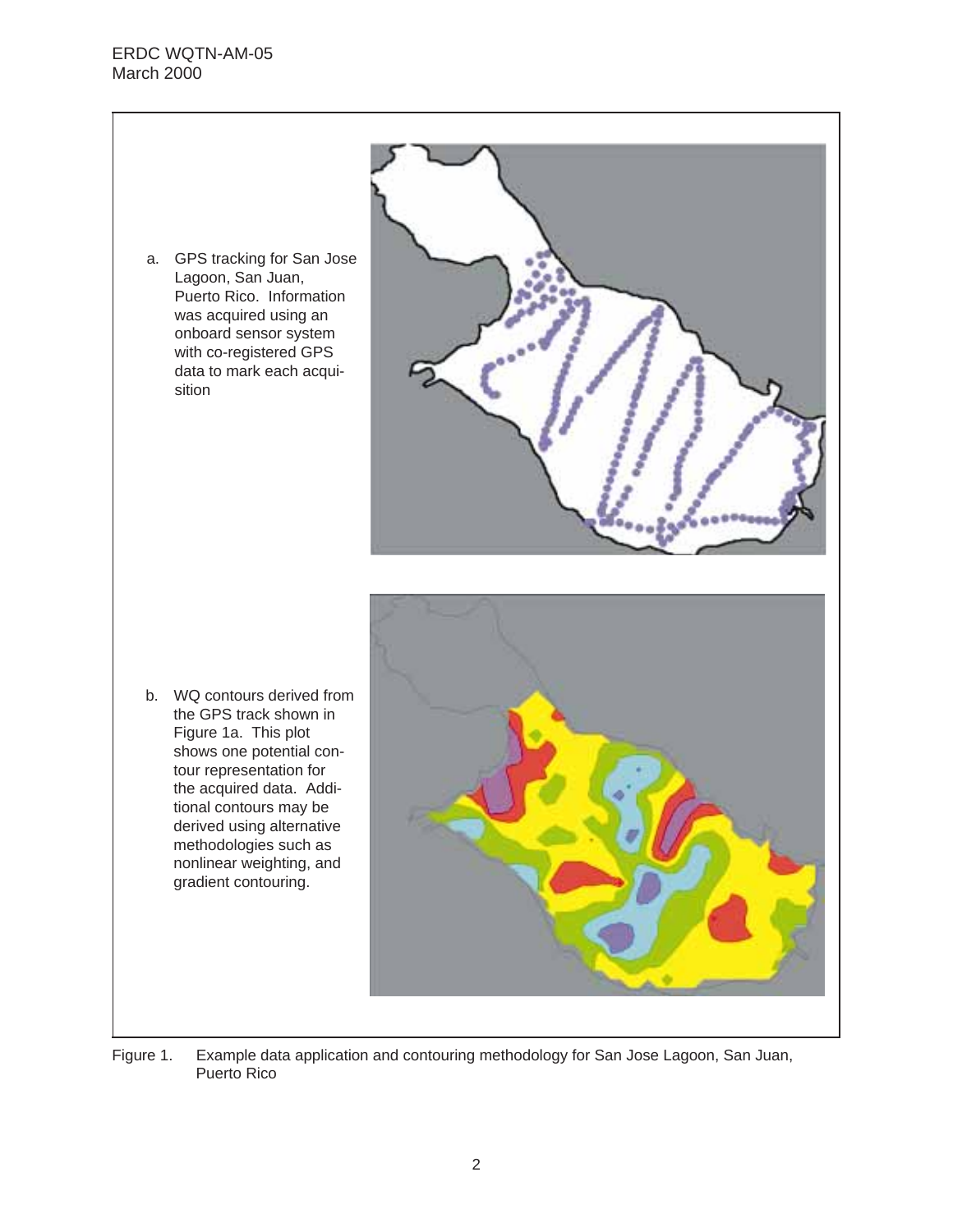

a. Reservoir data GPS tracking for J. Strom Thurmond Lake







b. WQ contour plot for 5-6 m



c. WQ contour plot for 6-7 m d. WQ contour plot for 7-8 m



e. WQ contour plot for 8-9 m f. WQ contour plot for 9-10 m

Figure 2. Example data set for chlorophyll at J. Strom Thurmond Lake (Continued)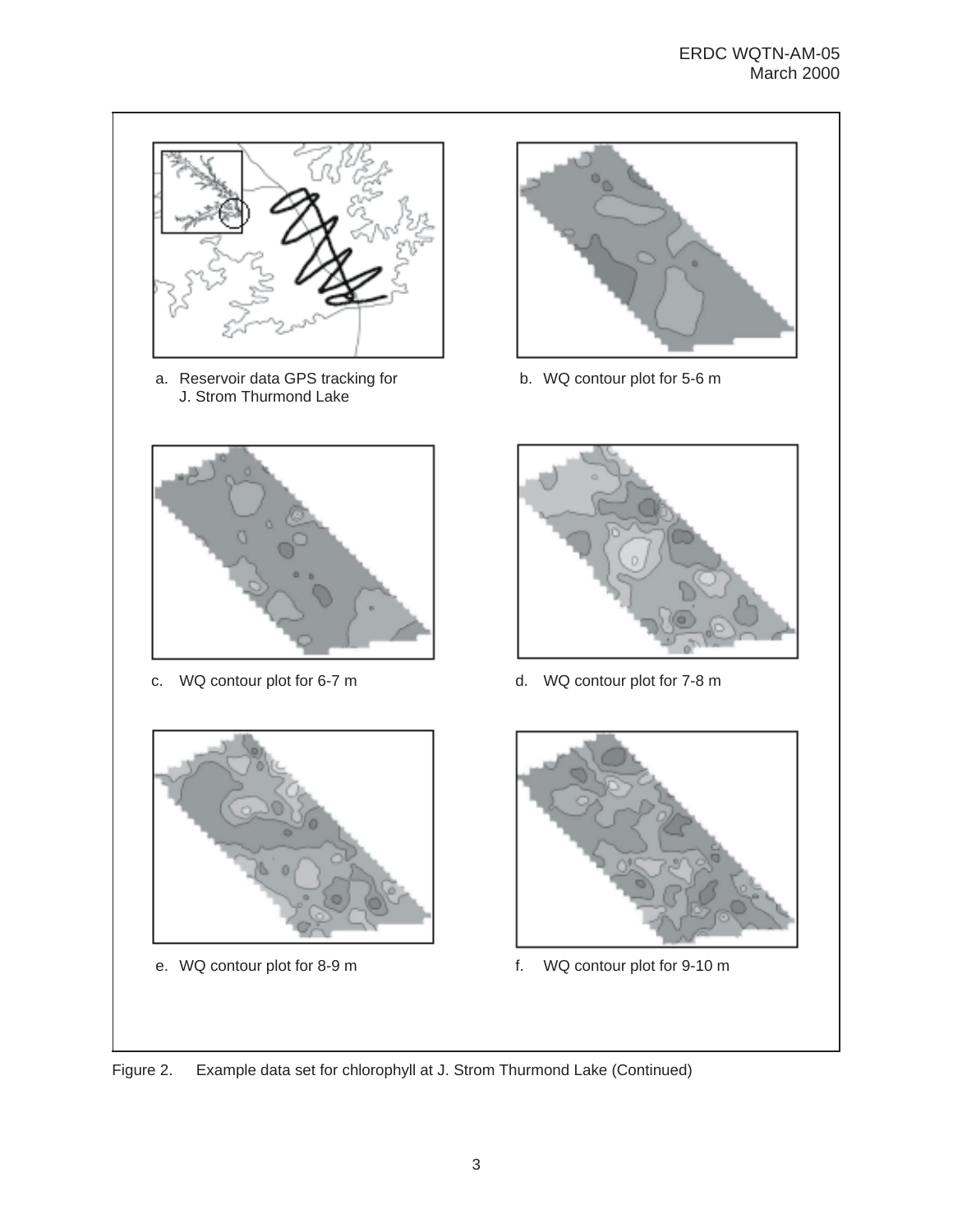

Figure 2. (Concluded)

Army Corps of Engineers hydropower reservoir located on the Savannah River near Augusta, GA. Within this diagram, the spatial distribution for chlorophyll in  $\mu$ g/l is shown at varied lake depths using data acquired by a towed, in situ sensor package (Hains and Kennedy 2000). The respective contours by depth are shown in Figures 2b-2h. The plots indicate that the number of contours varies considerably by depth profile. The 5- to 6-m acquisition contains few iso-contours with respect to equivalent data acquisition at the 9-10 m level. Similarly, contours vary across nearly equivalent depth profiles. A visual contrast of the 6- to 7-m acquisition versus the 7- to 8-m acquisition displays significant deviations in the number of contours and their respective position on the contour plot. The following questions remain:

- *a.* During the acquisition phase, how can the lake system be optimally stratified for the detection of WQ parameters (chlorophyll, Secchi depth, temperature, dissolved oxygen, pH, etc.)? In other words, where (within the confines of the lake) should the towed vehicle go so that sensors (acquiring information at multiple depth profiles) are optimally used to acquire data that best describe the overall variability in WQ phenomena.
- *b.* Given an optimal sampling strategy in item *a.* above, what statistical approach should be used to group or contour the samples into optimal classes? In addition, how should these spatial patterns be displayed (and what related statistical measures should be provided) to show the accuracy and precision of the spatial representation?

In Figure 1b and related contours shown in Figures 2b-2h, homogeneous classes are used to portray the data. This implies that a single color (class) is always assigned to a contour interval. For example, in the chlorophyll plots of Figures 2b-2h, the analysis indicates a nearly homogeneous distribution of chlorophyll between each contour line. The full range of values varies between  $0 \mu$ g/l and 12  $\mu$ g/l as shown in Figure 2a. The "lumping" of a continuous variable (chlorophyll) into discrete classes (contours) is the subject of this technical note. Specifically, what discriminate functions can be applied to perform this separation so that the portrayal of the data is optimal? This question is often difficult to answer since it is tightly coupled to the sampling design as a related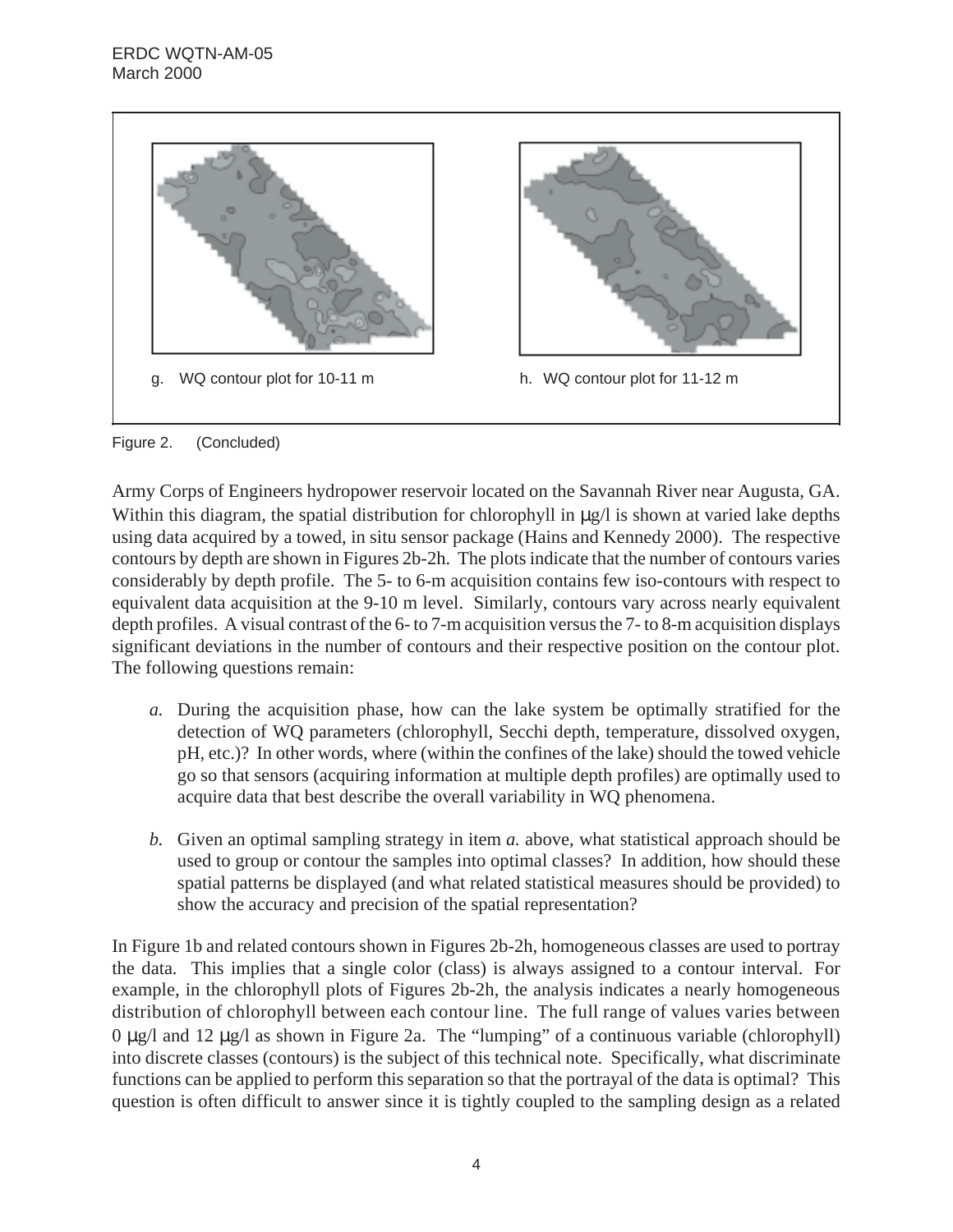consideration posed in item *a.* above. Indeed, the separation function (discriminate function) is the subject of ongoing research in image processing and numerical analysis (Clark et al. 1998). This technical note examines techniques for the separation of WQ data into iso-contours. The general methodology is discriminate analysis, since this approach is generally available in numerical analysis, and converges on an optimal solution for *a priori*, well-defined constraints. However, our approach is to consider various deviations from the classical discriminate methodology so that we may define a more optimal approach for WQ analysis.

**METHODOLOGY:** Traditional contour analysis uses discrete data at prescribed x,y,z locations to generate a continuous profile. The methodology is quite general, and often varies to a considerable degree by software application (Kruskal 1996). The standard approach uses simple interpolation to derive a class structure. In this method, the z azimuth is neglected, and the interpolated distance between two WQ sample points  $P_1(x_1,y_1)$  and  $P_2(x_2, y_2)$  is:

$$
d = \sqrt{(x_2 - x_1)^2 + (y_2 - y_1)^2}
$$
 (1)

From standard Euclidean geometry, the slope of the connection is simply the derivative approximation m̂:

$$
\hat{m} = \frac{y_2 - y_1}{x_2 - x_1} = \tan \theta
$$
\n(2)

The skeleton geometry is shown in Figure 3 for two sample points  $P_1(x_1,y_1)$  and  $P_2(x_2,y_2)$ .



For planar data (two dimensions) that include a third measure (either the z azimuth for PS data or a single WQ parameter), the geometry shown in Figure 3 may be extended to the form shown in Figure 4. Once again, the diagram uses simple Euclidean geometry for three-dimensional data. The respective equations for distance and slope are provided in Equations 3a-3c and Equations 4a and 4b, respectively.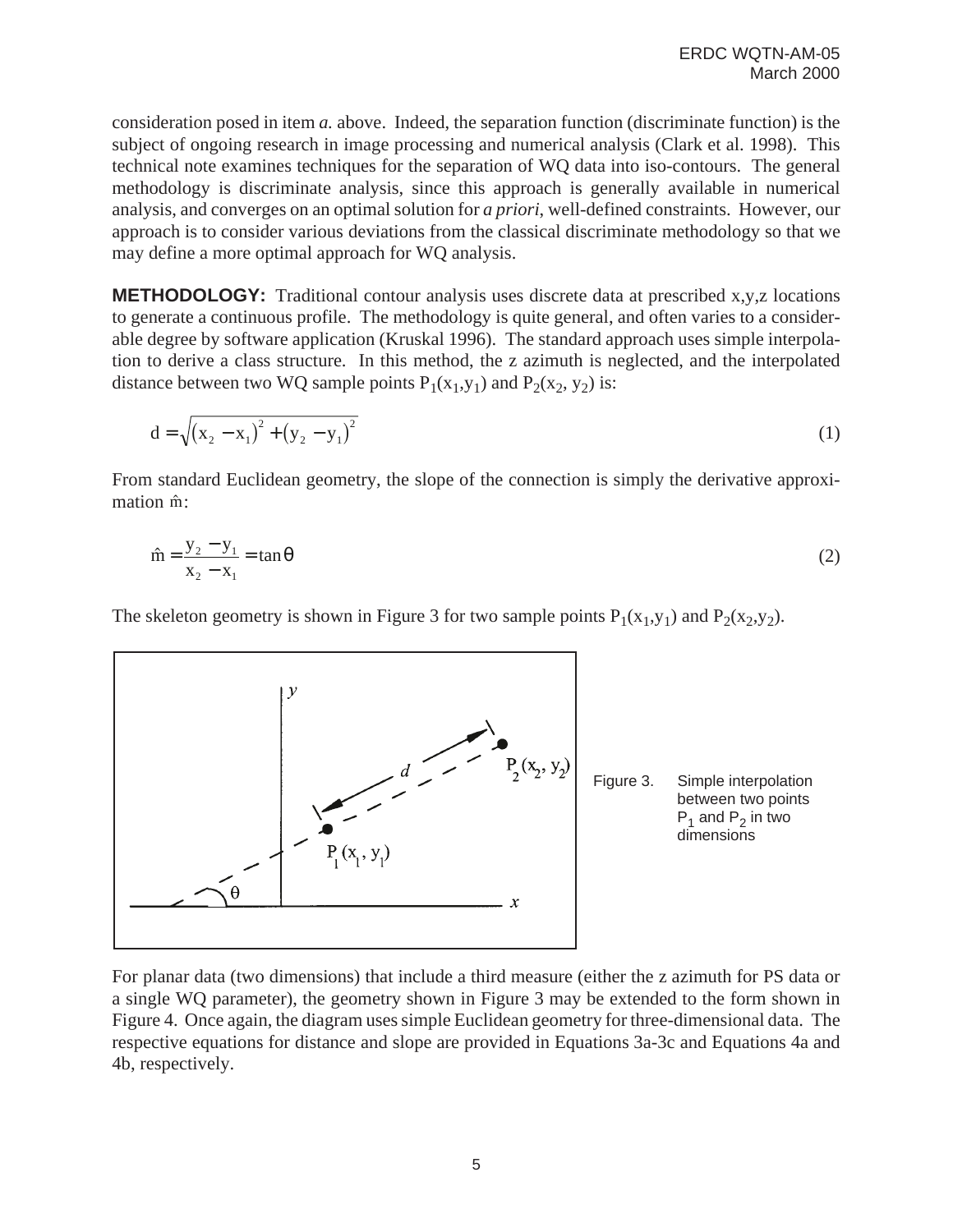

Figure 4. Simple interpolation between two points  $P_1$  and  $P_2$  in three dimensions. Within the contouring algorithm, a separation line  $q$  is created between the two points. The line creates a class boundary for the variable z. In standard contouring applications, the variable z represents an independent parameter that is functionally dependent upon x and y. For the case of WQ analysis, the variable z may represent chlorophyll or dissolved oxygen or indeed any independent measure. In this illustration two perspective separation lines are provided,  $q_1$ and  $q_2$ . The lines are actually curvilinear surfaces depending on the number of points in the sample. As distinct values of z are added, the curvature increases to form a polygonal mapping that separates the data points.

$$
\hat{\mathbf{m}} = \frac{\mathbf{y}_2 - \mathbf{y}_1}{d} = \cos \beta \tag{3a}
$$

$$
\hat{1} = \frac{x_2 - x_1}{d} = \cos \alpha \tag{3b}
$$

$$
\hat{\mathbf{n}} = \frac{\mathbf{z}_2 - \mathbf{z}_1}{d} = \frac{\mathbf{\eta}_2 - \mathbf{\eta}_1}{d} = \cos \gamma \tag{3c}
$$

Note that the following constraint remains in effect for all of *R*, where *R* indicates the plane of real numbers.

$$
\cos^2 \alpha + \cos^2 \beta + \cos^2 \gamma = 1 \tag{4a}
$$

or

$$
\hat{1}^2 + \hat{m}^2 + \hat{n}^2 = 1\tag{4b}
$$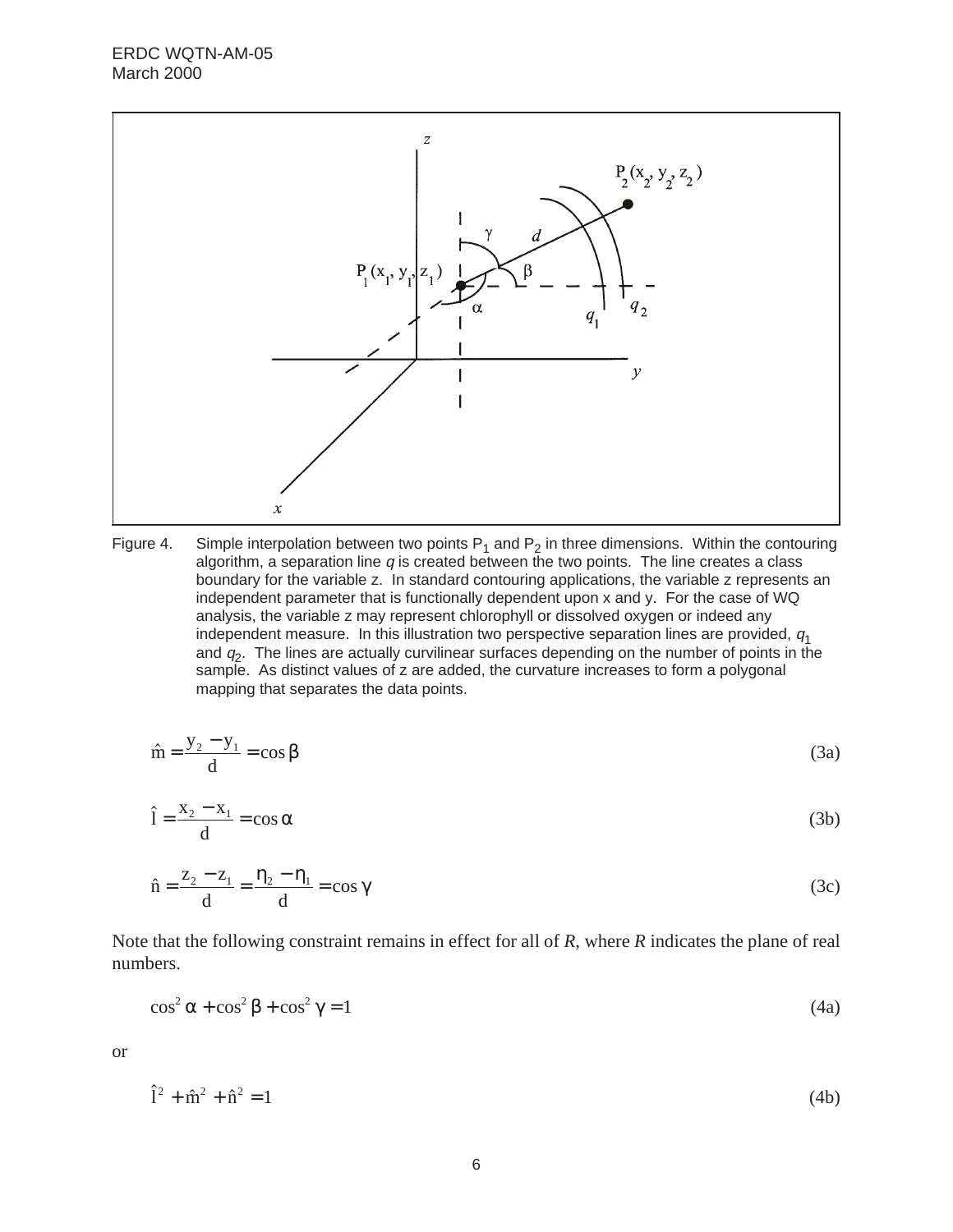In Equations 3a-3c, direction cosines are provided to show how a standard interpolation algorithm finds a new path through the data. Each new path is a prospective class boundary defined by a separation line (a polygon perimeter)  $q_1$  or  $q_2$ . In Equation 3c, the variable  $\eta$  denotes a representative water quality measurement, so each algorithm must locate an intersection point on the distance line *d* to create a separation line. Some comments on this process are in order:

- *a.* The creation of a distance metric between measurements along the  $(x,y)$  plane is strictly geometric and no stochastic properties are required.
- *b.* The position of the separation line may be derived based upon some generic-weighting scheme. For many algorithms, an average surface is created that separates the water quality measurement at  $P_1$  from  $P_2$  using an equal-distance function. Other algorithms use an inverse weighting function (similar to laws that govern gravitational attraction of two bodies of unequal density). In all cases, an a priori method is selected to create the position and mapping of the separation line. The separation line is connected to form a closed (non-degenerate) polygon. These polygons are the iso-contours shown in Figure 1b and Figures 2b-2h.

Some problems with this approach may be quickly identified:

- *a.* Since the technique is geometrically derived, probability measures cannot be directly calculated from the contour procedure. Restated, the method finds a geometric path through the data that is likely to be nonoptimal with respect to stochastic properties.
- *b.* Interpolation does not adequately manage clustered data or sparse data samples. The approach is quite good for equal area samples (e.g. a uniform grid of sample data evenly distributed across the lake surface), but is poorly adapted to oblique transect data along a complex path (e.g., Figures 1a and 2a - GPS trackings).
- *c.* The technique does not yield stochastic measures of accuracy or precision with respect to the final map product. Restated, how accurate is the iso-contour representation of the discrete data and does the iso-contour plot truly display the spatial variability in the underlying WQ parameter (chlorophyll, Secchi depth, turbidity, etc.)?

As an alternative methodology, discriminate analysis may be considered as a stochastic technique for the creation of an *optimal* separation line. From the discriminate function, classification and missclassification errors may be derived to determine the accuracy of the iso-contour plot.

**Discrimination.** Discriminate analysis and classification are multivariate techniques concerned with separating distinct sets of objects (measurements) and with allocating new objects (observations) to previously defined groups. As a separation procedure, it is often employed on a one-time basis to investigate the differences when causal relationships (or spatial dependencies) are not well understood. Hence, the immediate goals are to:

*a.* Describe graphically (in three or fewer dimensions) or algebraically (in higher dimensions), the differential features of objects (measurements) from several known collections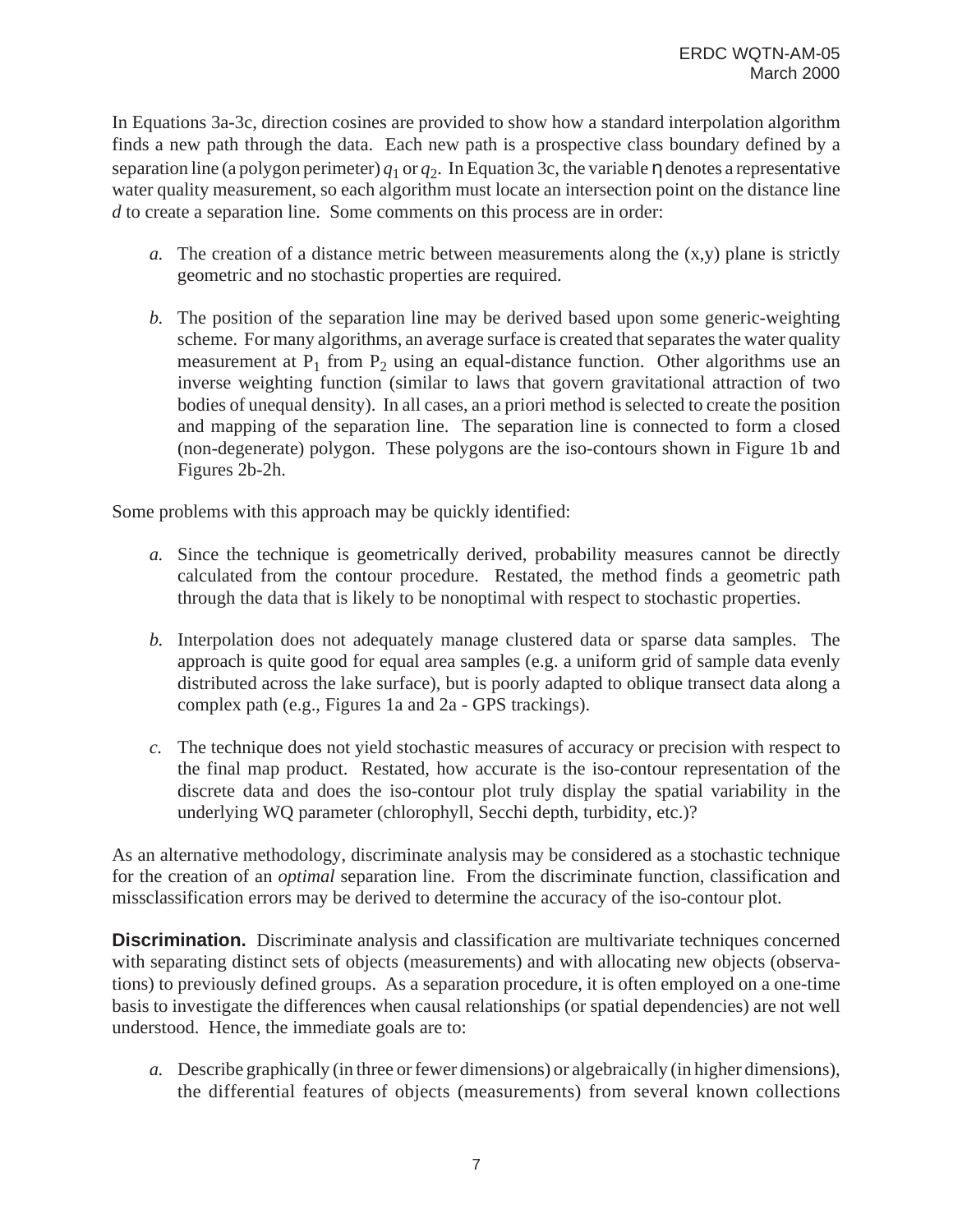(populations). This approach attempts to derive discriminants whose numerical values are such that the collections are separated as much as possible.

*b.* Sort observations into two or more labeled classes (contours). The emphasis is on deriving a rule that can be used to optimally assign a new object to the labeled class. It is hoped that the rule is helpful in determining a causal mapping that assists the researcher in the determination of how and why this separation has occurred. This may or may not be possible, or practical, depending upon the data set and the level of interpretation.

The general two-group discrimination problem may be characterized as follows: on the basis of measurements alone, a WQ sample must be assigned to one of two groups. It is assumed that the two groups are the only possible choices and that an assignment must be made. This general model conforms to the  $k<sub>2</sub>$  class discriminate problem as used within standard image processing and conformal GIS modeling of multispectral data (Mazer et al. 1997). After the assignment procedure has been established, it may also be desired to estimate the proportion of pixels (clusters) in each group (class) that will be "wrongly" classified (missclassification error). One approach to the classification problem is to assign a linear combination of the observations to form a single number. Then an individual observation is classified into one group (or the other group) depending on this number (the threshold). In this capacity, a single digit is used as a decision measure for assigning any observed WQ measurement into a specific contour. Several means of estimating error rates for a given general discriminate function will be considered. The derivation is as follows:

Let  $x_k = (x_{1k}, x_{2k}, ..., x_{pk})'$  denote the kth sample value of a p-dimensional multivariate column vector  $k=1,2, ..., n_1 + n_2 = m$ .

In this notation, the vector x holds p-4 WQ variables. The remaining four variables are likely to be spatial or temporal values. For example, the observations in positions  $x_{1k}$ ,  $x_{2k}$ , and  $x_{3k}$  may be the respective (x,y,z) GPS triplets that mark the sample location. Similarly, a single position is set for the time stamp of the observed WQ sample (e.g. in position  $x_{4k}$ ). Since the orientation is quite general, the specific location of these positional/temporal covariates is not important and will not affect the derivation of the optimal separation line.

The within-group sample covariance between the *i*th and *j*th variables will be denoted by sij. Mean values from the group samples are denoted by  $\underline{x}_1 = (x_{11}, x_{21}, ..., x_{n1})'$  and  $\underline{x}_2 = (x_{12}, x_{22}, ..., x_{n2})'$ .

The general method for classification is to find a linear combination of pixels that would maximize the difference between groups *relative* to the standard deviation *within* groups. This leads to the choice discriminate function:  $S^{-1}$  ( $\underline{x}_1 - \underline{x}_2$ ) where *S* is the sample covariance matrix. Then:

*Classify as group 1* if  $x'S^{-1}$  ( $x_1 - x_2$ ) is greater than some constant C,

and  $(5)$ 

*Classify as group 2 otherwise*.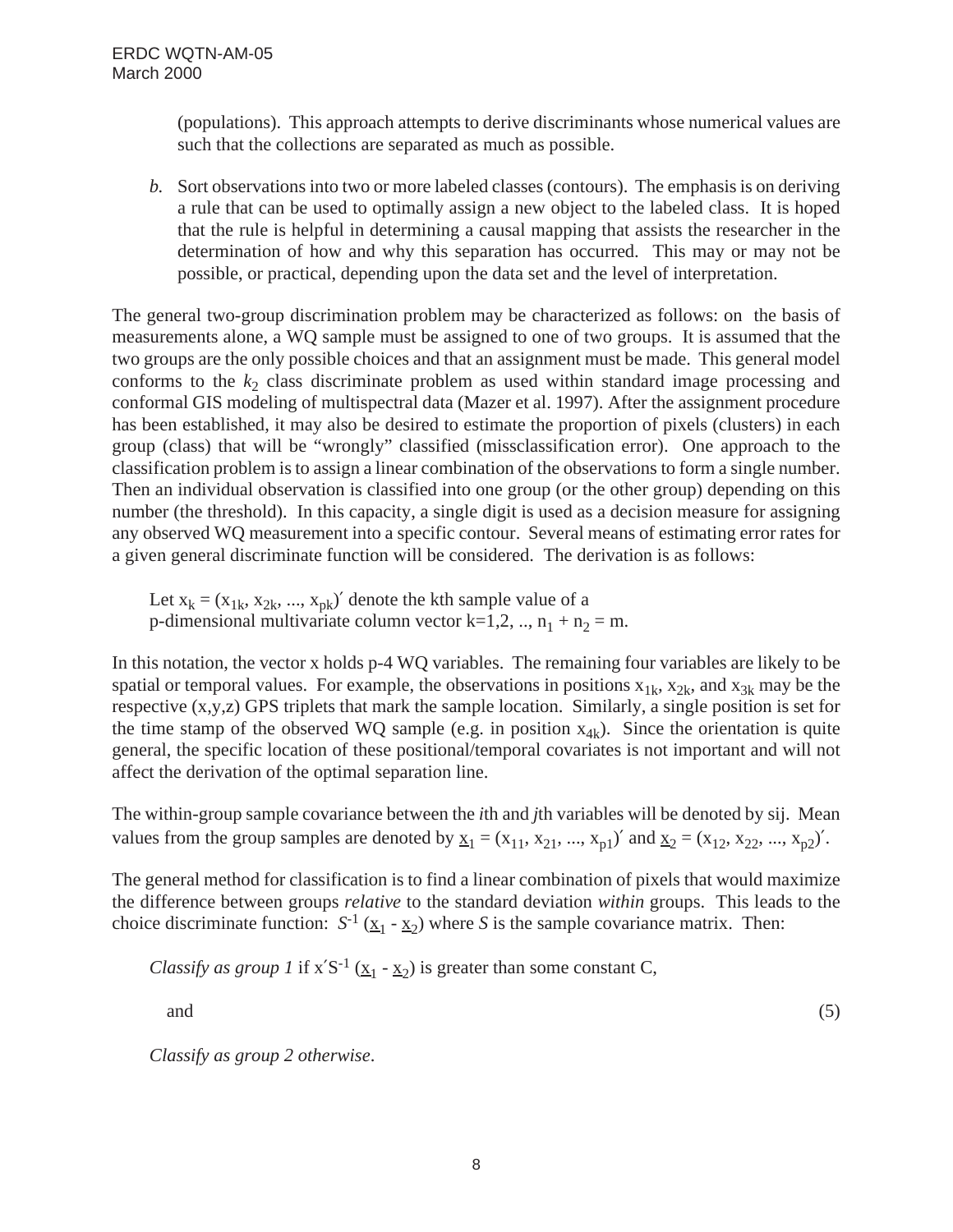If the density functions are denoted by  $f_1$  and  $f_2$ , the likelihood ratio criterion leads to the rule: assign the observation to group 1 if  $f_1/f_2 > k$  and otherwise to group 2. The choice of *k* depends on the relative costs of misclassification, and the proportion of each group in the general population.

If  $f_1$  and  $f_2$  are multivariate normal distributions with the same covariance matrix Σ, but different means  $\mu_1$  and  $\mu_2$ , it may be shown that the likelihood ratio criterion is equivalent to classifying as group 1 given the discriminate function:

$$
D_{t}(x) = x' \Sigma^{-1} (\mu_{1} - \mu_{2}) - 0.5(\mu_{1} + \mu_{2})' \Sigma^{-1} (\mu_{1} - \mu_{2})
$$
\nThe first part of this expression is the theoretical analogue of the function suggested by standard

multivariate logic. If the population parameters of the distribution were known, this expression would be optimal. However, the population parameters are generally unknown, so it is necessary to estimate them from within a sample volume for selected data. Thus, the discriminate function to be concerned with is:

$$
D_s(x) = x' S^{-1}(x_1 - x_2) - 0.5(x_1 + x_2)' S^{-1}(x_1 - x_2)
$$
\n(7)

\nmultiplication in Equation 7, let  $y = (x_1 + y_1)$  and  $z = (x_1 - x_2)$ . Then

To simplify the notation in Equation 7, let  $y = (x_1 + x_2)$  and  $z = (x_1 - x_2)$ . Then:

$$
D_s(x) = x'S^{-1} z - 0.5y'S^{-1} z
$$
\nThe probabilities of misclassification will be estimated based on the sample discriminate function.

If the parameters of the distribution were known, the problem would be trivial, and reduce to  $P_1 = P_2 = \phi(-\delta/2)$  where  $\delta_2 = (\mu_1 - \mu_2)' \Sigma^{-1} (\mu_1 - \mu_2)$  is Mahalanobis distance, and  $\phi$  is the cumulative normal distribution. This represents a limiting value, which cannot be improved upon.

**Error Estimation.** Error estimation techniques may be divided into two classes: those using a sample to evaluate a given discriminate function, and those using properties of the normal (Gaussian) distribution. The former may be considered empirical methods, while the latter are dependent on the normality of the distribution for their underlying validity.

*The H Method.* If the initial samples are sufficiently large, a subset of observations can be chosen from each group, a discriminate function can be computed from them, and the remaining information can be used to estimate the error probabilities. The number of errors in each group will be binomially distributed with probabilities  $P_1$  and  $P_2$ . After these estimates have been obtained, the discriminate function can be recompiled using the entire sample. There are several drawbacks to this method:

- *a.* In many WQ applications, large samples are not available (too costly to acquire). This is particularly true in complex ecosystems where a limited number of ground truth classes are known, and each in situ sample is expensive to acquire with precise GPS positioning.
- *b.* The discriminate function that is evaluated is not the one that is used. There may be a considerable difference in the performance of the two.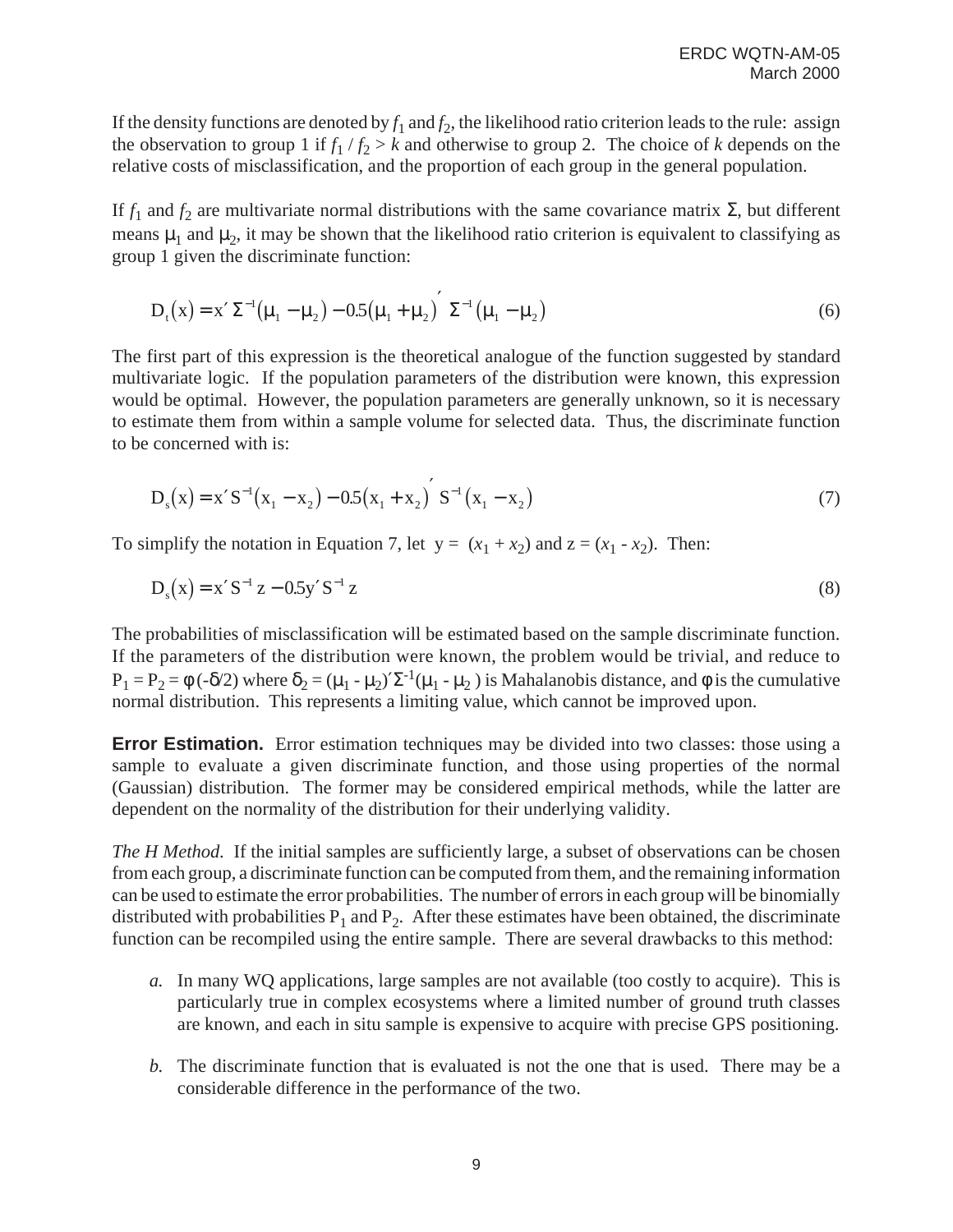## ERDC WQTN-AM-05 March 2000

- *c.* There are problems connected with the size of the holdout sample. If it is large, a good estimate of the performance of the discriminate function will be obtained but the function is likely to be a poor classification measure. If the holdout sample is small, the discriminate function will be better, but the estimate of its performance will be highly variable.
- *d.* This method is quite uneconomical with data. A larger sample than is necessary to obtain a good discriminate function must be selected to estimate performance. For these reasons, the holdout method should not be used for applications that require costly data acquisition. This empirical method is referred to as the *H* method or holdout method.

*The R Method.* The second commonly used technique for discrimination is referred to as the *resubstitution* method or *R* method. In this process, the sample used to compute the discriminate function is also used to estimate the error. Approximate values of such error may be obtained in two ways. First, taking the distribution of x to be  $f_a$  xdx in population *a*, the distribution of  $L_x$  (the discriminate function) may be extracted from it and from that the probability that  $L_x < L_0$ . Unfortunately, the integrals needed to evaluate this probability measure are frequently too difficult for empirical calculations; and, in addition, if we have extracted the wrong form of the distribution  $f_a$ , the value of the error  $E_a$  may be quite wrong. Alternatively, if a sample is taken from the population *a*, and frequency of  $L_x < L_0$  in this sample is determined, then the estimate for  $f_a$  can be improved. For this application we have a sample, namely, the one that was used in working out the form of the distribution  $f_a$  x. However, it is necessary to keep in mind that the sample used to get  $E_a$  will not have a binomial value: sqrt{  $E_a(1-E_a)/n_a$  }, although it will probably not be greatly different in form or magnitude.

We have found that the *H* and the *R* methods can quickly lead to misleading error estimation probabilities. If the ground-truth sample used to compute the discriminate function is not large, each method gives too optimistic an estimate of the probabilities of misclassification. The main point, it seems, is not that the estimate does not have the binomial standard error, but that it can be a badly biased measure depending upon sample magnitude. Within the *R* method, the probability of misclassification  $P_1$  may be written as:

$$
P_1 = P\left\{t < \left(-\mu_1 + 0.5y\right)' S^{-1} z / \sqrt{\sqrt{z'}} S^{-1} \Sigma S^{-1} z\right\}
$$
\n(9)

\nwhere *t* is an index for the central t-distribution.

If  $\mu_1$  and  $\Sigma$  are replaced by  $\underline{x}_1$  and S, for normally distributed variables, the estimate of P<sub>1</sub> (or P<sub>2</sub>) is  $\phi$  (- $\Delta/2$ ) where  $\Delta^2 = z'$  S<sup>-1</sup> z is a secondary Mahalanobis distance measure.

If the degrees of freedom are large (large sample size), this is a fairly accurate estimate of  $P_1$ , since  $\Delta^2$  is consistent for  $\delta^2$ . If the degrees of freedom are not large (small sample poorly distributed within the lake system), this may be badly biased and give too favorable an impression of the probability of error.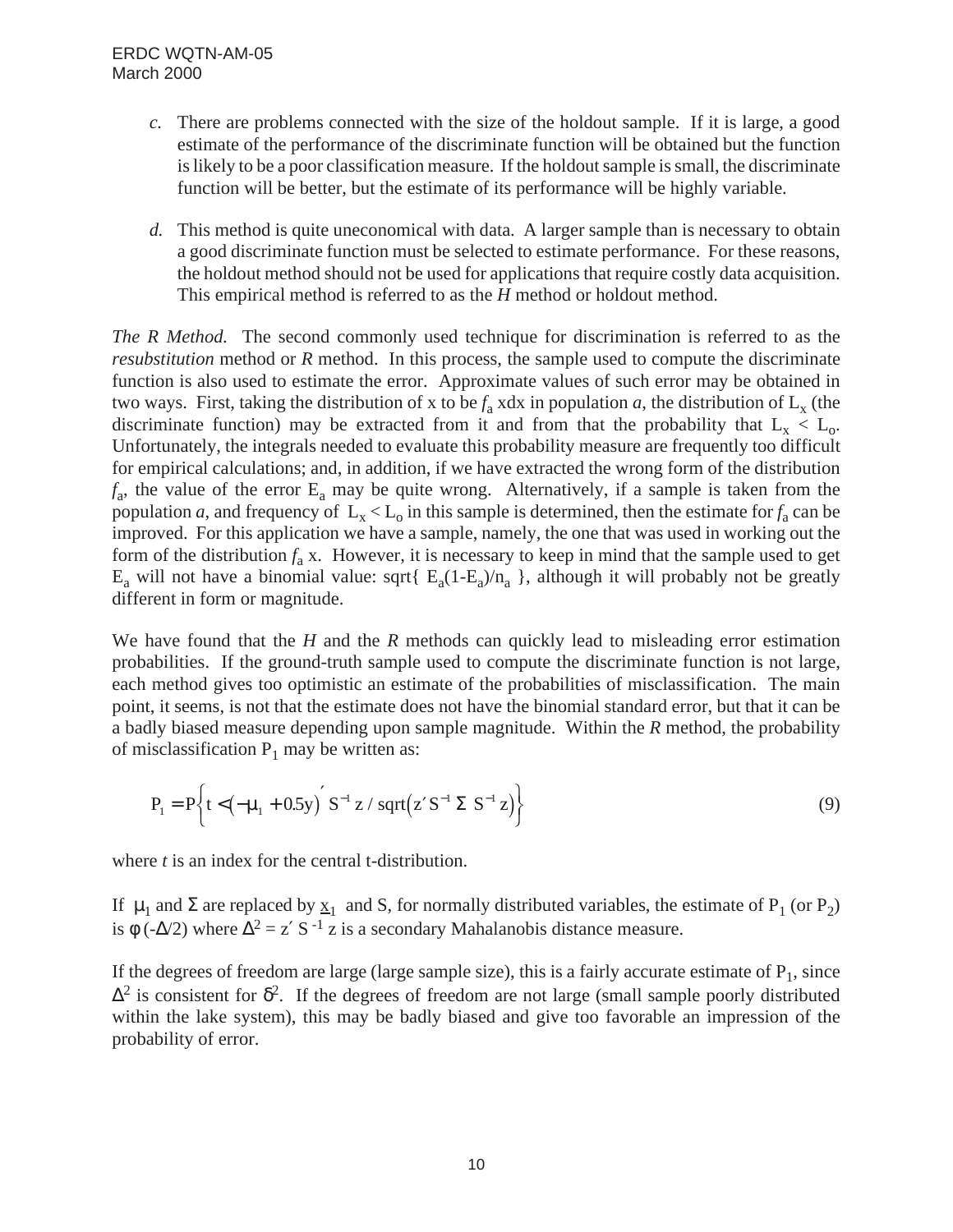**EXAMPLE APPLICATION:** In Figure 5, sample GPS postings are shown for WO data acquired at West Point Lake, GA. A complete discussion of this data set and corresponding image data are provided in LaPotin and Kennedy (2000) and Kennedy et al. (1994). As shown, information was acquired along a principal axis (from lower left to upper right). This portrayal is partially due to the scaling selected for this display (i.e., y scale from 118.4 to 119.8 latitudinal units and x scale from 305.1 to 305.9 longitudinal units), and also reflects the specific subgroup of data (the portion of the complete GPS survey under analysis). In Figures 6a-6d, contour plots are provided for Secchi depth acquired at the GPS positions shown in Figure 5. Therefore, each contour plot in Figures 6a-6d has an identical x,y axis and spatial scaling identical to that shown in Figure 5.



Figure 5. GPS postings for the West Point Lake, Georgia, WQ assessment. In this figure, data are judiciously selected to distribute information along a single primary axis. The data set is intentionally sparse in the upper left and lower right corners to test the respective contour methods (in the absence of available data)

In this trial, data were selected along a principal axis to observe the behavior of four analytical methods:

- Quadratic interpolation.
- Discriminate interpolation using a two-standard deviation threshold.
- Discriminate interpolation using the *H*-method to estimate the threshold level.
- Discriminate interpolation using the *R*-method to estimate the threshold level.

The primary variable of interest is Secchi depth acquired by Kennedy et al. (1994) at 52 sample locations on June 8, 1991. In Figure 6, the spatial distribution of Secchi depth is provided using quadratic interpolation to build respective contours. This method is the general "default technique" used in most commercial software applications (Richards 1999; Smith, Pyden, and Cole 1999). The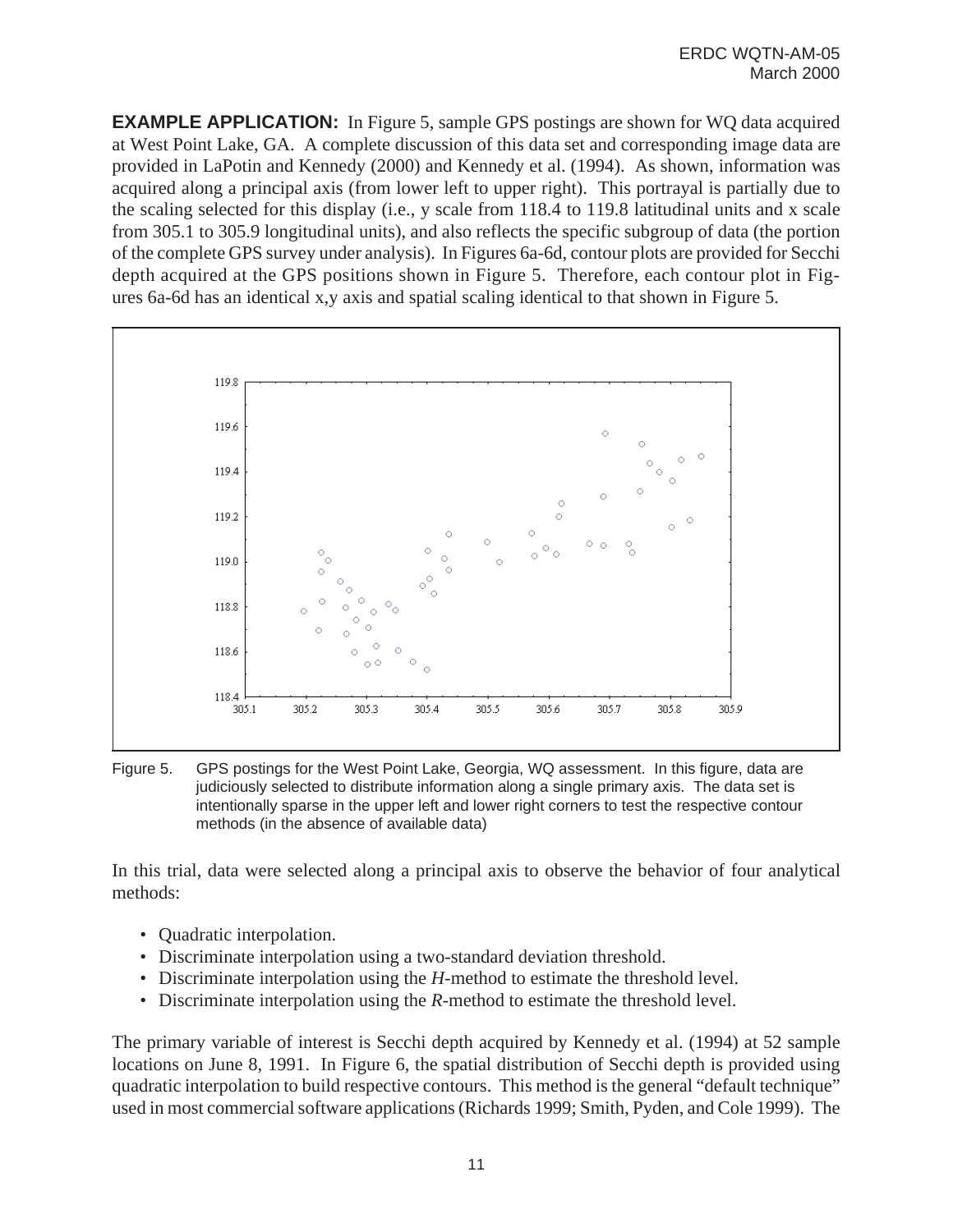## ERDC WQTN-AM-05 March 2000



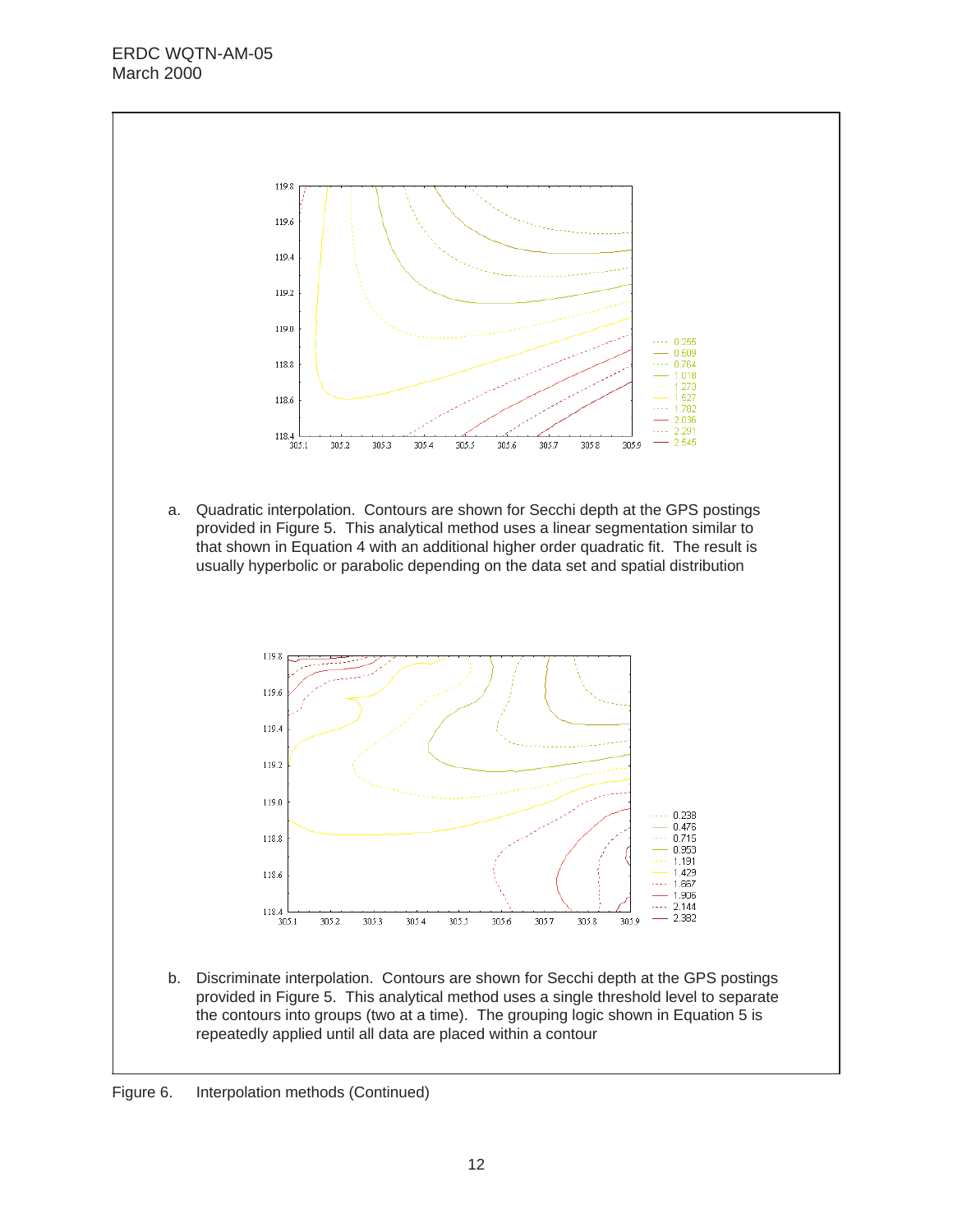

c. Discriminate interpolation - H method. Contours are shown for Secchi depth at the GPS postings provided in Figure 5. This analytical method uses a subset of observations to calculate the error probabilities for each class. The technique is faster than the  $R$  method, since a fraction of the observations are required to determine the discriminate threshold



d. Discriminate interpolation - R method. Contours are shown for Secchi depth at the GPS postings provided in Figure 5. This analytical method uses the full set of observations to calculate the error probabilities for each class. The technique is slower than the H method, since all observations are required to determine the discriminate threshold

Figure 6. (Concluded)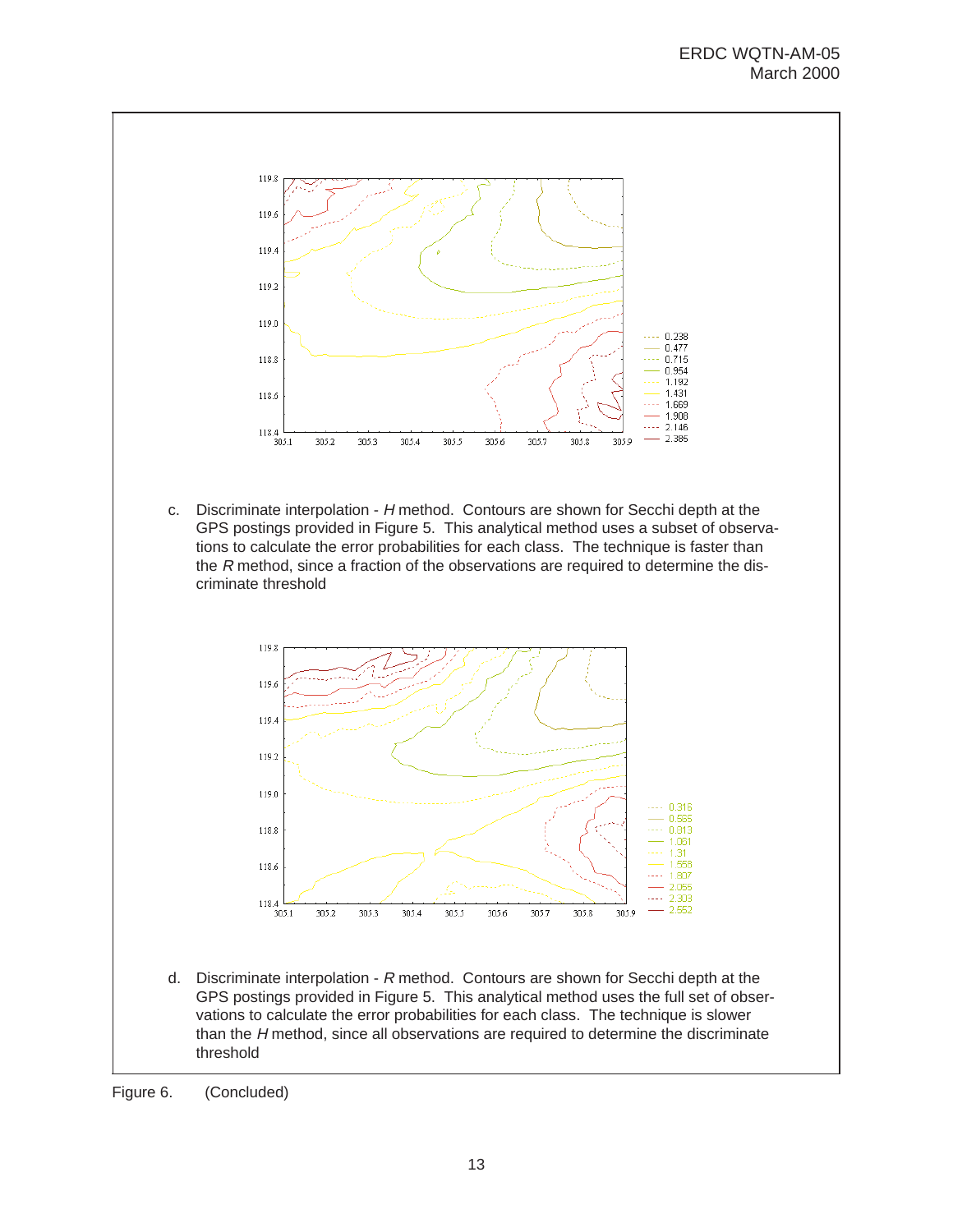method is a simple extension of the first-order linear separation line shown in Figure 4. The algorithm is known to be highly sensitive to sparse data and extreme outliers. In this example, contours are generated as elliptical surfaces. The Secchi depth is a maximum along the two outer contour lines and is minimized toward the center (primary axis) of the data.

The sharp contours are generated by second-order quadratic fit of the data. The result is a bending profile that is (more or less) replicated by each iso-contour. This bending to the extreme of the plot usually indicates that a higher-order fit is justified for the data and that a simple linear segmentation would underestimate most patterns in the secchi depth.

In Figure 6b, a primary discriminate plot is provided that separates Secchi depth into pairwise classes. The data are grouped into a contour if the weighted mean difference x'S<sup>-1</sup> ( $\underline{x}_1$  -  $\underline{x}_2$ ) exceeds a threshold C. The threshold is a 2-sigma deviation to indicate strong separation at the 10-percent level or above. The contours produced by this method are more regular (and well-defined) when compared to the quadratic interpolation. Since the threshold varies with the standard deviation, and the separability is optimal with respect to the difference in mean Secchi depth, this technique will (for nearly all data sets) out-perform the standard quadratic interpolation technique.

In Figure 6c, a discriminate plot is shown for secchi depth using a subset selection of observations to calculate the discriminate threshold and related error probabilities. The technique produces contours that parallel the standard discriminate method in Figure 6d with additional detail for regions. Additional separations are shown where the data are sparse. This is due to the fact that these regions (upper left and lower right) are estimated from data along the main axis using subset sampling. This method judiciously uses limited data, but may over- (under-) estimate the true contours since all data are not used to create the discriminate function and related error probabilities.

Figure 6d is a discriminate plot for Secchi depth using the resubstitution method. In this technique, the sample used to compute the discriminate function is also used to estimate the error. For this reason, the error probability is unbiased and closely coupled to the discriminate threshold level.

**CONCLUSIONS:** Recent developments in electronic WQ monitoring instrumentation and the availability of GPS technology have, and will continue to, dramatically increase the capabilities of limnological researchers and water quality managers to acquire detailed information on environmental variability in both space and time. Kennedy, Meyer, and Cremeans (1999) and Hains and Kennedy (2000) recently demonstrated such capabilities in rivers and reservoirs, respectively. In each case, the number of sampling points was greatly increased over the number possible using traditional sample collection methods. However, the ability to discern pattern and trends, or to compare patterns across both space and time will require that the interpolation method accounts for the inherent variability associated with these data.

In this technical note, spatial interpolation methods are compared using geometric models to calculate the separation surface. For two points, the separation q is a single line that uniquely defines two classes for the posted data. For three or more points, direction cosines are calculated to describe a higher order separation surface. Using geometric separation methods (linear, quadratic, and polynomial contouring), a separation surface is calculated based upon an "equal-area" criterion. This approach is intuitive, but does not utilize the stochastic relationships within the data. Further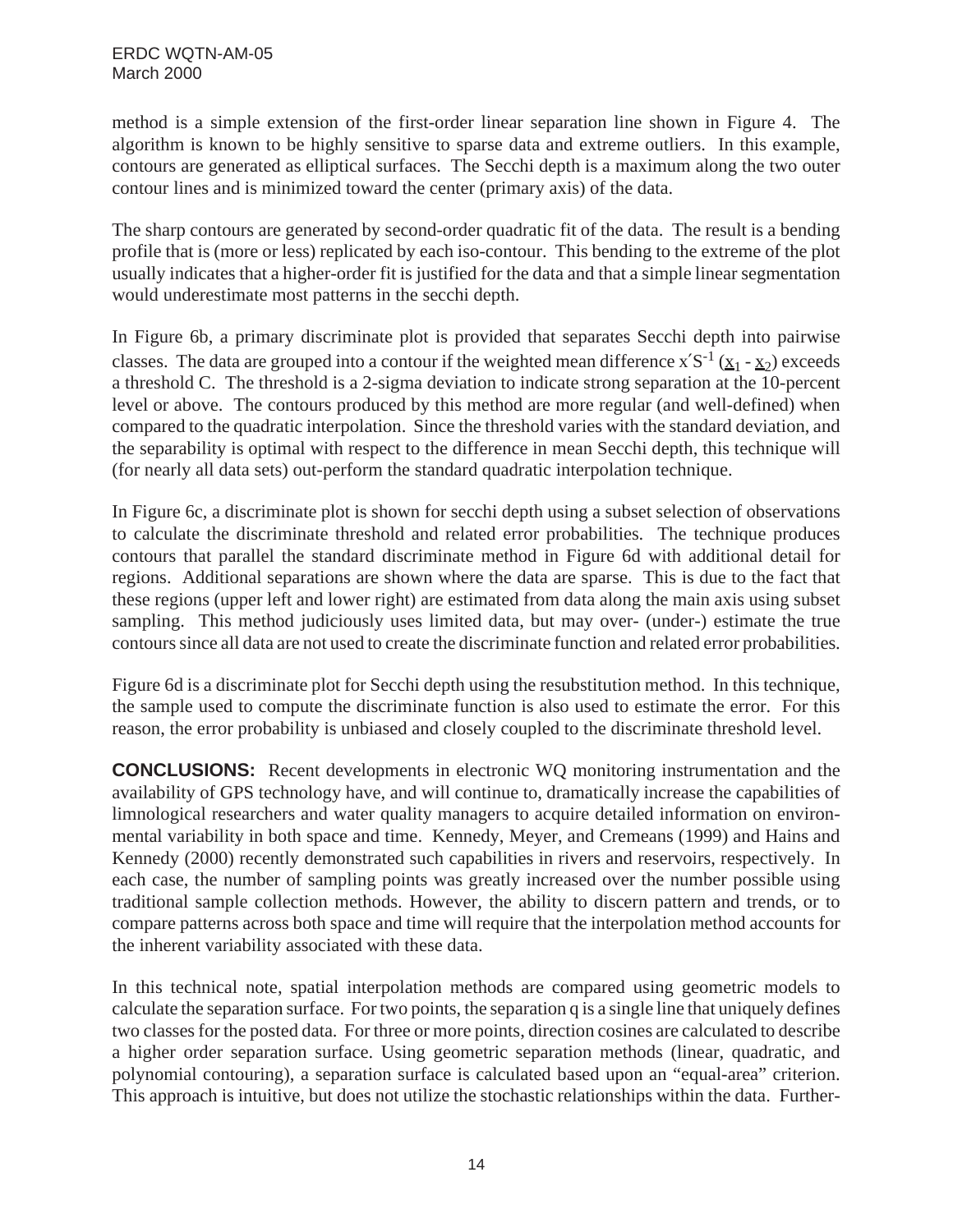more, these techniques implicitly assume a gridded equal area distribution of the sample points. Strong sample clustering and sparse sample regions significantly bias the resultant contours. As an alternative methodology, a discriminate function may be derived that utilizes the weighted mean difference between observed groups (iso-contours). Using these techniques, an optimal discriminate surface may be created that minimizes the distributed error (minimum Mahalanobis Distance). Three related strategies are proposed: (a) single technique for utilizing the standard discriminate model using a fixed  $2\sigma$  threshold; (b) a single technique that optimizes the processing speed by repeated subset selection of the full data set; and (c) a method for reapplication of the data to calculate the discriminate function and the related error probabilities. For the West Point Lake trials, the three discriminate methods produced consistent representations for the spatial delineation of Secchi depth. Each contour differed in the manner (weighting) applied to missing data; however, all surfaces were similar in their representation. Unlike the quadratic representation, few contours resulted in purely parabolic or hypergeometric surfaces. This suggests model closure and proper application of the weighted discriminate surface.

**POINTS OF CONTACT:** For additional information, contact Dr. Robert H. Kennedy, Engineer Research and Development Center, Waterways Experiment Station, Vicksburg, MS, (601) 634- 3659, *kennedr@wes.army.mil* or the managers of the Water Quality Research Program, Dr. John Barko, (601) 634-3654, *barkoj@wes.army.mil* and Mr. Robert C. Gunkel, Jr., (601) 624-3722, *gunkelr@wes.army.mil*. This technical note should be cited as follows:

LaPotin, P., and Kennedy, R. (2000). "Spatial interpolation techniques for water quality analysis," *Water Quality Technical Notes Collection* (ERDC WQTN-AM-05), U.S. Army Engineer Research and Development Center, Vicksburg, MS. *www.wes.army.mil/el/elpubs/wqtncont.html*

## **REFERENCES**

- Clark, R. N., Swayze, G. A., Gallagher, A. J., and Kruse, F. A. (1998). "Mapping with imaging spectrometer data using the complete band shape least-squares algorithm simultaneously fit to multiple spectral features," *Proceedings of the Third Airborne Visible/Infrared Imaging Spectrometer (AVIRIS) Workshop*, JPL Publication 91-28.
- Cressie, N. (1998). *Statistics for spatial data*, 2nd ed., Wiley, New York.
- Hains, J. J., and Kennedy, R. H. (2000). "Investigating water quality with a towed sensor array," *Water Quality Technical Notes Collection* (ERDC WQTN-AM-06), U.S. Army Engineer Research and Development Center, Vicksburg, MS. *www.wes.army.mil/el/elpubs/wqtncont.html*
- Kennedy, R. H., and Walker, W. W., Jr. (1990). "Reservoir nutrient dynamics." *Perspectives in reservoir limnology*, K. W. Thornton, B. L. Kimmel, and F. E. Payne, ed., John Wiley and Sons, New York.
- Kennedy, R. H., Hains, J. J., Ashby, S. L., Jabour, W., Naugle, B., and Speziale B. (1994). "Limnological assessment of West Point Lake, Georgia," Technical Report EL-94-6, U.S. Army Engineer Waterways Experiment Station, Vicksburg, MS.
- Kennedy, R. H., Meyer, R. M., and. Cremeans, W. L. (1999). "Methods for collecting high-frequency, geographically referenced in-situ water quality information." *Water Quality Technical Notes Collection* (WQTN AM-04). Engineer Research and Development Center, Vicksburg, MS. *www.wes.army.mil/el/elpubs/wqtncont.html*
- Kruskal, C. (1996). "Searching, merging and sorting in parallel computation," *IEEE Transactions on Computers* C32(10).